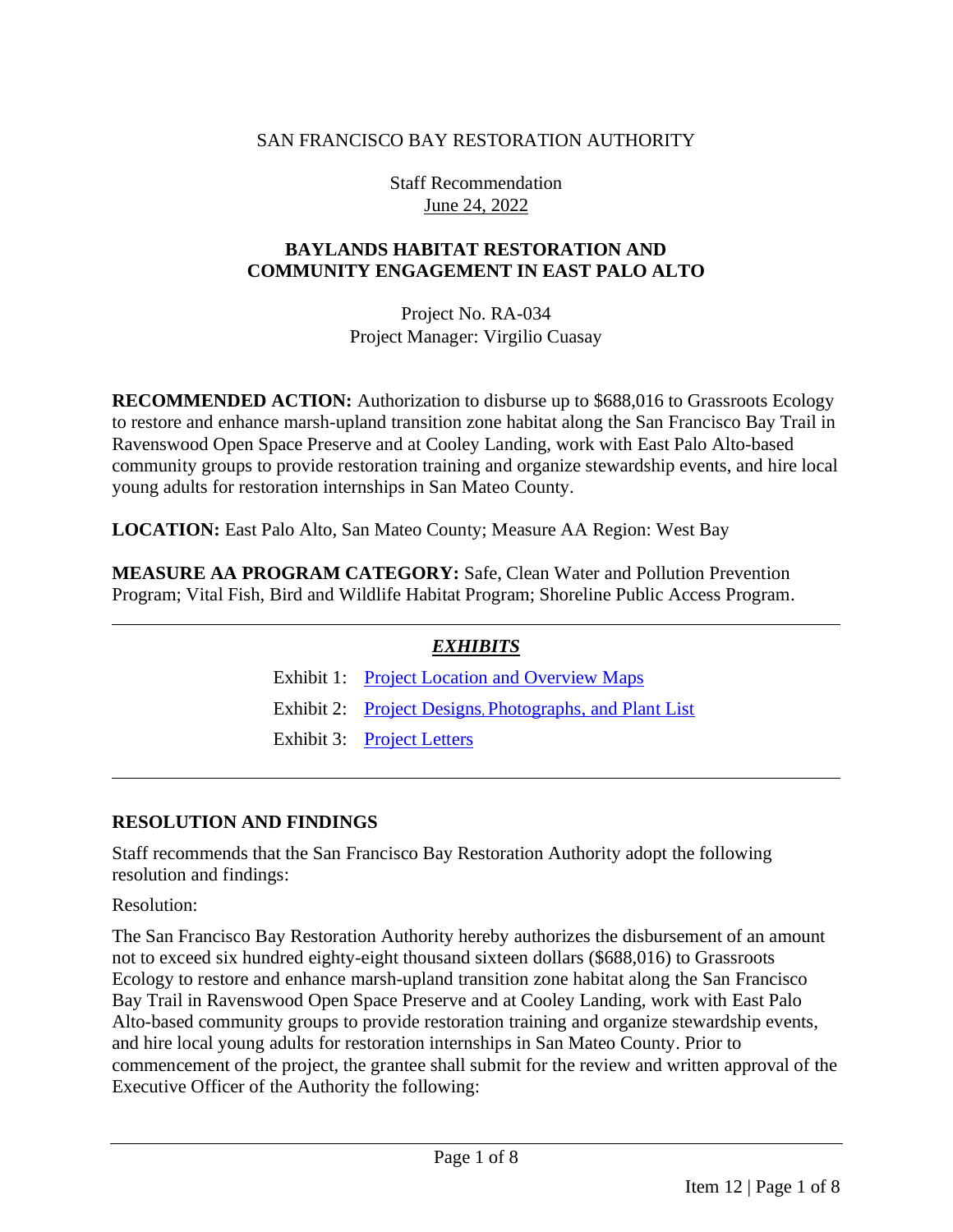- 1. A detailed work program, schedule, and budget.
- 2. Names and qualifications of any contractors to be retained in carrying out the project.
- 3. A plan for acknowledgement of Authority funding.
- 4. Evidence that all permits and approvals required to implement the project have been obtained.
- 5. Evidence that the grantee has entered into an agreement with the Midpeninsula Regional Open Space District sufficient to enable the grantee to implement, operate, and maintain the project.

#### Findings:

Based on the accompanying staff recommendation and attached exhibits, the San Francisco Bay Restoration Authority hereby finds that:

- 1. The proposed authorization is consistent with The San Francisco Bay Restoration Authority Act, Gov. Code Sections 66700-66706.
- 2. The proposed authorization is consistent with The San Francisco Bay Clean Water, Pollution Prevention and Habitat Restoration Measure (Measure AA).

# **STAFF RECOMMENDATION**

# **PROJECT SUMMARY:**

Staff recommends that the Authority authorize a grant of up to \$688,016 to Grassroots Ecology for the Baylands Habitat Restoration and Community Engagement in East Palo Alto project ("the project") in San Mateo County (Exhibit 1). The project consists of restoring and enhancing marsh-upland transition zone habitat along the San Francisco Bay Trail (Bay Trail) in Ravenswood Open Space Preserve (OSP) and at the adjacent Cooley Landing Park.

Situated on land that was formerly used as a salt production pond, as well as a municipal dump, the project site is now slowly being restored to marshland through efforts led by Midpeninsula Regional Open Space District (Midpen), which owns the land, the City of East Palo Alto, and partners such as the community-based organization Climate Resilient Communities (CRC). Beginning with a levee breach to restore tidal marsh in 2000, the area has since been transformed into an open space preserve and a recreational park. A key segment of Bay Trail was constructed in 2016 through Ravenswood Marsh, making the OSP an increasingly popular destination for visitors. Non-native invasive plants such as mustard and Russian thistle dominate the transition zone habitat, which is also home to federally- and state-listed endangered species, such as the Ridgway's rail. Adjacent to the project site are residential communities, consisting primarily of people of color, that have historically suffered from industrial pollution and limited access to green space.

Grassroots Ecology is proposing a restoration effort at the Ravenswood OSP and Cooley Landing sites that will increase biodiversity, build a resilient marsh transition zone habitat, and reduce the local community's climate and economic burdens. There are three components to this project: (1) habitat restoration, (2) workforce development, and (3) community engagement.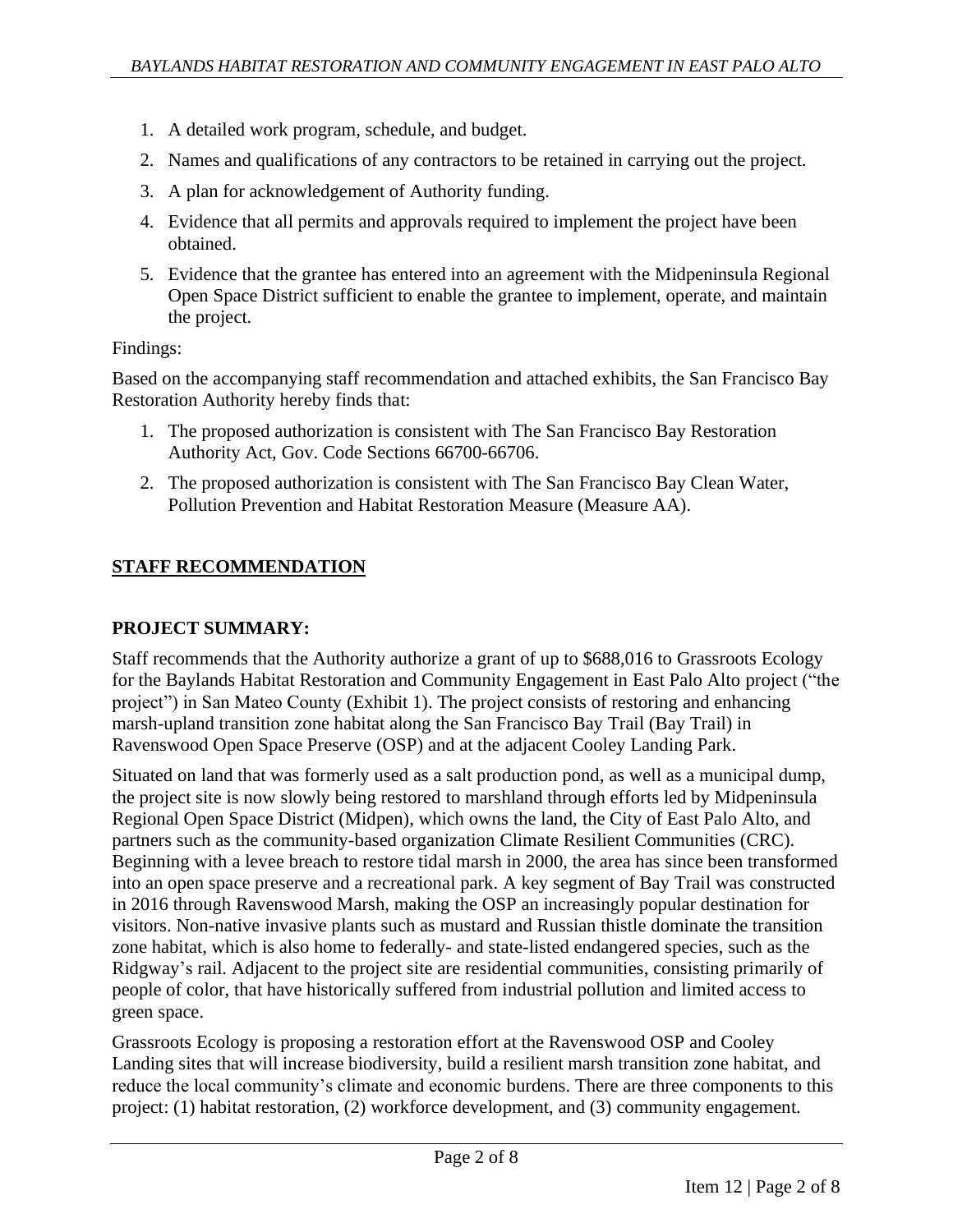- The habitat restoration component consists of invasive plant removal and native plant revegetation along 1.3 miles of Bay Trail alignment and a section of Cooley Landing (Exhibit 1) for up to 3 acres total. Invasive plant removal will include manually removing Russian thistle, black mustard, Italian thistle, smilo grass, Algerian sea lavender, ice plant, stinkwort, and fennel; and applying chemical treatments for perennial pepperweed and fennel as needed. Native plant revegetation will involve growing and planting a diverse selection of up to 3,000 native plants (Exhibit 2) grown at Grassroots Ecology's nearby nursery and direct seeding on up to 2,400 linear feet of the project site.
- The workforce development component involves hiring local youth as paid restoration interns. Throughout a 12-week span, interns will be trained by Grassroots Ecology staff and industry professionals to install and maintain native plants, implement integrated plant management, and manage critical endangered species habitat.
- The community engagement component will be implemented by Grassroots Ecology's project partner, CRC. CRC will work directly with the local East Palo Alto community and through its network of community-based organizations to develop a connection with Ravenswood OSP and Cooley Landing to encourage stewardship of these lands. CRC will hold seminars on environmental topics, lead habitat restoration and stewardship events, and provide stipends to those who participate in stewardship and leadership training.

Restoring the transition zone will provide numerous benefits to human and wildlife communities that reside in or near the project area. Replacing non-native invasive plants with native plants will improve habitat for local wildlife and enhance the recreational experience of people who visit the project site. Habitat restoration will also help ensure that the portion of the Bay Trail in Ravenswood Marsh remains in usable condition.

Given the seasonality of habitat restoration, Grassroots Ecology strategically takes advantage of periods in which rainfall naturally increases the ability for plants to establish themselves. However, prolonged droughts that are increasingly occurring make such an approach difficult. Grassroots Ecology has planned for such droughts by budgeting for irrigation if needed. Grassroots Ecology will also follow official state and local guidelines to reduce health risks related to pandemics.

Grassroots Ecology's mission is to leverage the power of the community to create healthy ecosystems across Silicon Valley, from the foothills to San Francisco Bay. They engage 11,000 youth and adults annually to protect and improve eight Silicon Valley watersheds in ten cities and two counties, Santa Clara and San Mateo. Working together with public and partner agencies, Grassroots Ecology restores riparian habitats and natural lands, reduces, monitors, and prevents water pollution, enhances water conservation and stormwater capture, and preserves local biodiversity.

Grassroots Ecology and CRC are well qualified to carry out this project, the core of which is based on developing community support and capacity through strong public/private partnerships. Grassroots Ecology has a long and successful history of working at this site with the City of East Palo Alto and Midpen. CRC, which has deep ties to the local East Palo Alto community, will help provide a level of community engagement that would be difficult to achieve without their involvement.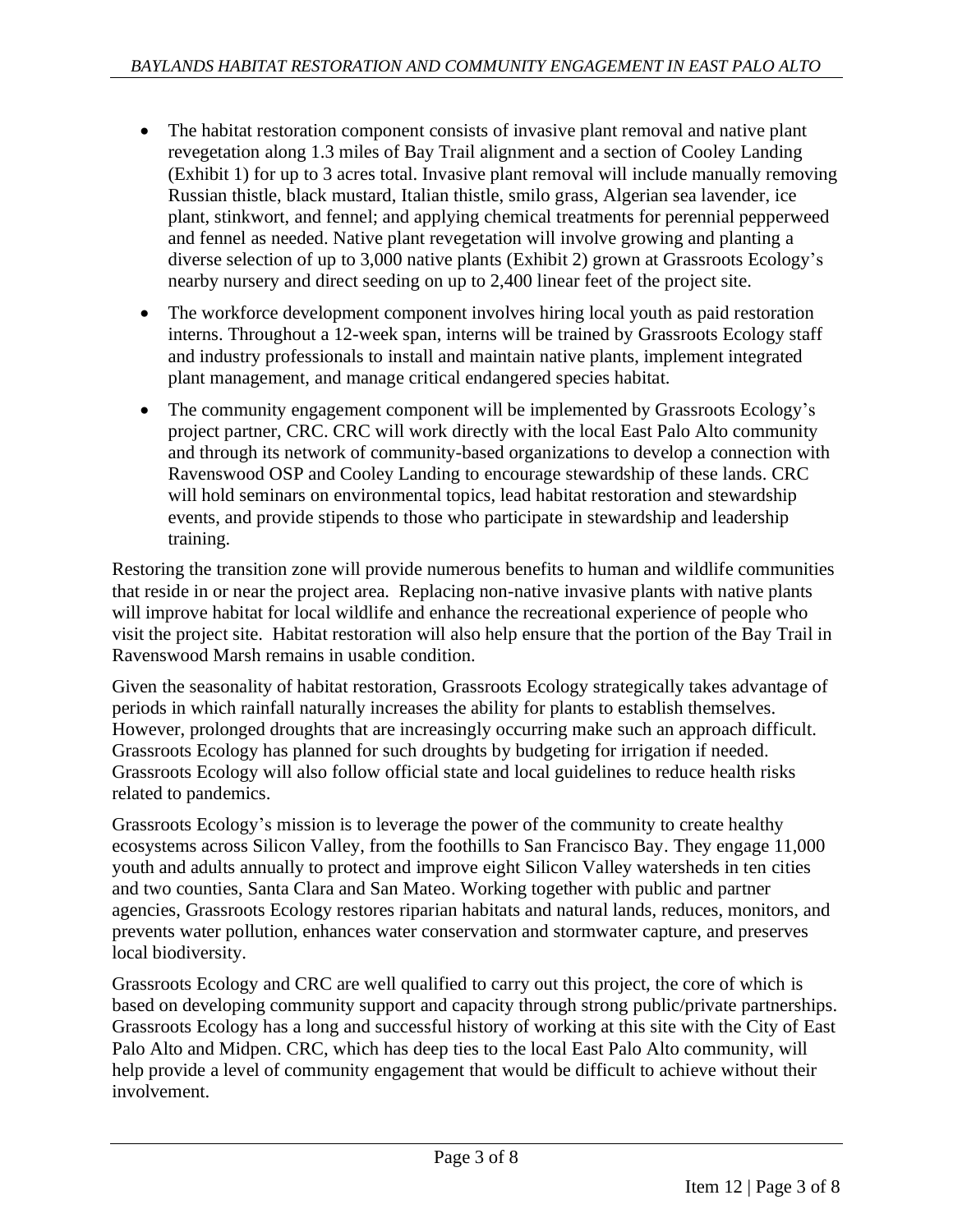**Site Description:** Once a salt production pond, the land that makes up what is now known as Ravenswood OSP was purchased by Midpen in 1981. Efforts to restore the area to marshland began in 2000 after a planned levee breach to reintroduce bay waters. Adjacent to the Ravenswood OSP to the south is Cooley Landing Park, a 9-acre peninsula operated by the City of East Palo Alto (ownership is divided between Midpen and the City of East Palo Alto). After 25 years as a municipal dump, Cooley Landing was restored and opened to the public in 2012. Together, Ravenswood OSP and Cooley Landing offer 385 acres of tidal marsh and upland habitat along the San Francisco Bay shoreline and serve as vital open space to the local communities of East Palo Alto. While efforts to restore the area's marsh habitat have largely been successful, its marsh-upland transition zone is overrun by non-native plants such as Russian thistle and fennel, and would benefit from the work proposed in this project. (See Exhibit 2)

# **PROJECT FINANCING**

| <b>San Francisco Bay Restoration Authority</b> | \$688,016 |
|------------------------------------------------|-----------|
| Others:                                        |           |
| City of East Palo Alto                         | \$6,000   |
| Whale Tail grant from Coastal Commission       | \$10,000  |
| <b>Packard Foundation</b>                      | \$10,000  |
| <b>Bohannon</b> Foundation                     | \$5,000   |
| Johnson Foundation                             | \$5,000   |
| Individual donations to Grassroots Ecology     | \$9,865   |
| <b>Project Total</b>                           | \$733,881 |

Grassroots Ecology has secured a total of \$81,550 in-kind donations. \$20,000 of that total will come from Midpen for staff time spent securing permits and for work on targeted invasive plant integrated pest management. Midpen will also pay \$31,600 for container plants, seed, and straw. The remaining \$29,950 will come from volunteer hours.

# **CONSISTENCY WITH AUTHORITY'S ENABLING LEGISLATION, THE SAN FRANCISCO BAY RESTORATION AUTHORITY ACT:**

The project is consistent with Government Code Section 66704.5 of the Authority's Enabling Legislation, and therefore is eligible for grant funding from the Authority. Grassroots Ecology is a 501(c)(3) nonprofit organization, which is an eligible grantee under Section 66704.5(a). The project will occur along the shoreline adjacent to East Palo Alto in San Mateo County, which is within the Authority's jurisdiction. The project will restore and enhance natural habitat on the San Francisco Bay shoreline and improve public access and recreational amenities in the project area, making it an eligible project as defined in Section 66704.5(b). Funding this habitat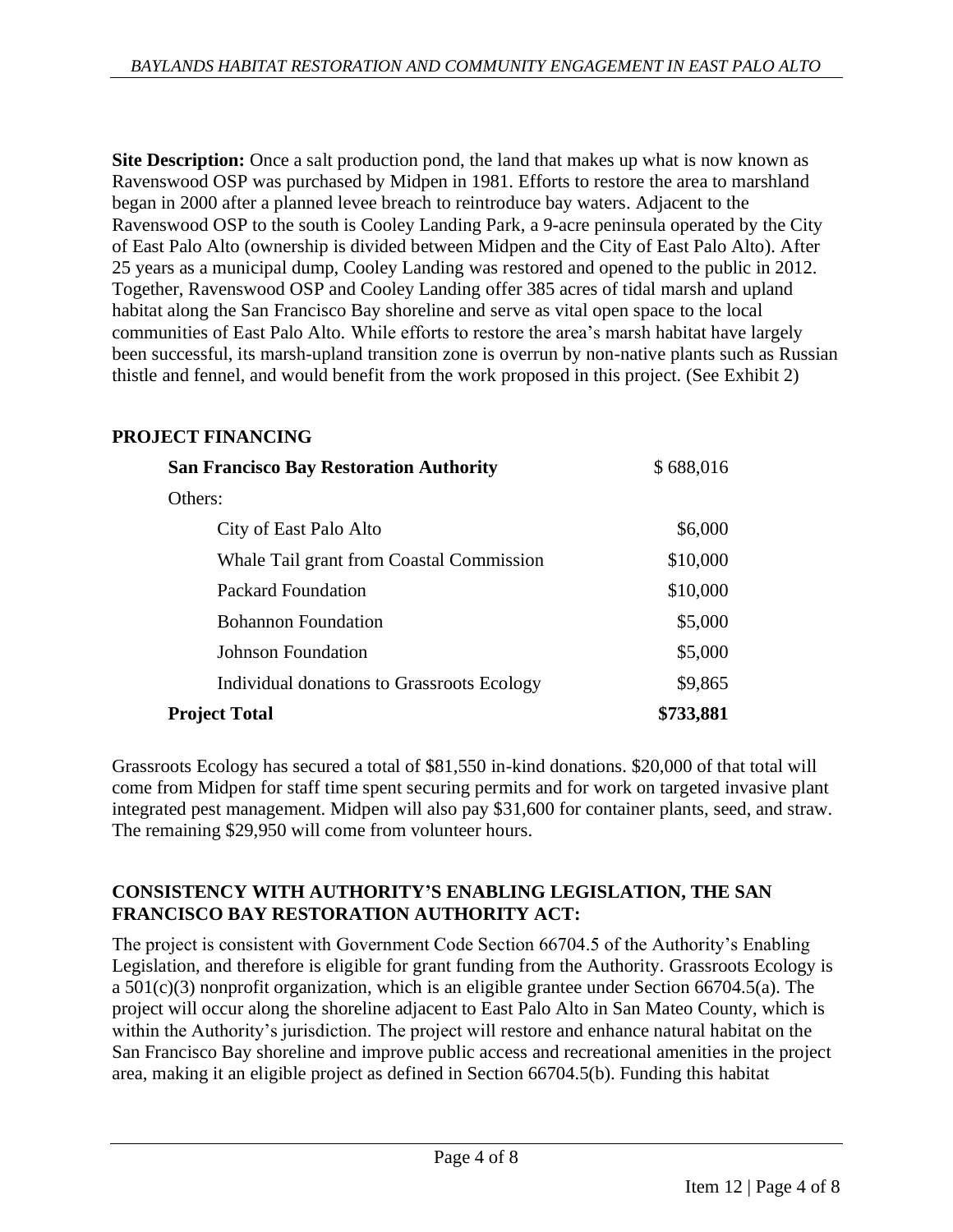restoration and public access project is consistent with Section 66704.5(e), which allows the Authority to award grants for all phases of construction of eligible projects.

### **CONSISTENCY WITH MEASURE AA PROGRAMS AND ACTIVITIES:**

The proposed project is consistent with the programs and activities of Measure AA, as outlined below:

The project would support the *Safe, Clean Water and Pollution Prevention Program'*s purpose of providing clean water for fish, birds, wildlife and people through restoration of the marshupland transition zone that provides natural filtration and removes pollution from water entering the Bay.

The project would support the *Vital Fish, Bird and Wildlife Habitat Program'*s purpose to significantly improve wildlife habitat, by restoring wetlands and other Bay and shoreline habitats to benefit shorebirds, waterfowl, and fish.

The project would support the *Shoreline Public Access Program'*s purpose to enhance the quality of life of Bay Area residents through improved public access, by helping to maintain a portion of the Bay Trail in usable condition and enhancing the experience of recreational users in the project area.

#### **CONSISTENCY WITH MEASURE AA PRIORITIZATION CRITERIA:**

- 1. **Greatest positive impact.** The project will restore and enhance natural habitats along the shoreline of the Ravenswood OSP and Cooley Landing, as well as a newly connected segment of the Bay Trail. These habitats provide breeding grounds and refuge to sensitive marsh species during high tides and help mitigate flood risk. The project will empower people from local historically underrepresented communities to become invested in this restoration effort by inspiring and training residents to become stewards of their local coastal resources. Lastly, improvements to the project area will benefit visitors to the OSP and trail alignments, which have seen recent upticks in usage, by giving visitors access to a landscape with increased aesthetic value.
- 2. **Greatest long-term impact.** This project is designed to strengthen East Palo Alto's ability to adapt to climate change through building both community and climate resilience. It accomplishes this goal by increasing capacity for coastal land stewardship through partnerships between the public and community groups. This collaborative arrangement empowers community leaders to take an active role in protecting the Bay to benefit current and future generations. Finally, this project will open career pathways in the environmental field to local youth through paid internships and training opportunities.
- 3. **Leveraging resources and partnerships.** The project leverages partnerships in several ways. Within the community-based element, Grassroots Ecology is relying on their existing relationship with CRC, which has strong ties with community-based organizations such as Anamatagi Polynesian Voices, St. Marks Church, Nuestra Casa, and Oxford Day Academy (Exhibit 3), to engage and empower local community members. Long-standing partnerships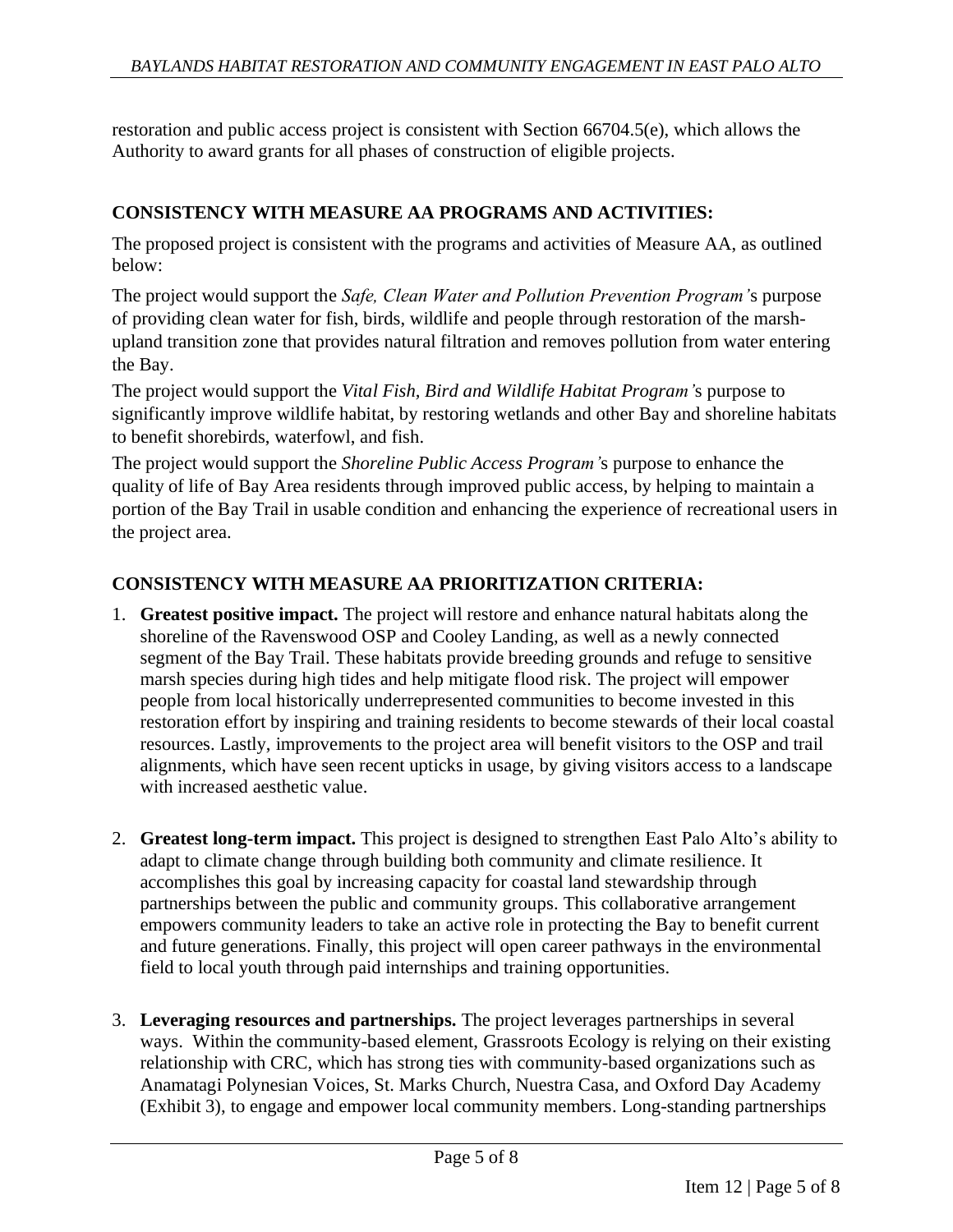with Midpen and the City of East Palo Alto provide Grassroots Ecology with institutional support. Midpen will handle CEQA compliance and permitting and provide technical assistance.

- 4. **Economically disadvantaged communities.** East Palo Alto's local population consists largely of working-class people of color who have historically faced socioeconomic inequities and borne the brunt of environmental burdens. Cost of living increases brought on by the City's proximity to the greater Silicon Valley tech industry have increased the local community's burdens. This project attempts to address these historic inequities by providing workforce development opportunities in the environmental field to disadvantaged youth, restore habitat that enhances climate resilience, and increase access to the Bay Trail and open space.
- 5. **Benefits to economy.** The project is designed to strengthen the economy by training people from the local community to become skilled at sustainable land management. The benefits of this approach are three-fold. First, the local workforce is connected to job training opportunities that can be difficult to obtain. Second, the training program will help satisfy industry-wide demand for a diverse and skilled workforce. And third, developing the local workforce and fiscally supporting community groups for stewardship events will keep money within the community.
- 6. **Engage youth and young adults.** The project will engage local youth and young adults to develop skills and opportunities in natural resource protection through internships, restoration training, and stewardship events. Internships will prioritize community college students and first-generation immigrants. San Jose Conservation Corps, consisting primarily of Black, Indigenous, and people of color (BIPOC) youth, will have opportunities to participate in planned workdays as part of a larger training program for sustainable land management.
- 7. **Monitoring, maintenance, and stewardship.** Annual vegetation monitoring for the habitat restoration element, visual surveys for invasive plant populations with a target of less than 10% invasive cover within active planting zones, and seasonal bird surveys at the transition zone will be used to monitor the project's success. Annual surveys will inform adjustments to the project as needed.
- 8. **Coastal Conservancy's San Francisco Bay Area Conservancy Program.** The proposed project is consistent with the Conservancy's San Francisco Bay Area Conservancy Program's Criteria:
	- a. The project is supported by adopted local/regional plans including elements of the San Francisco Bay Joint Venture Implementation Strategy for South Bay Subregion, Baylands Ecosystem Habitat Goals Science Update (2015), Comprehensive Conservation and Management Plan for the Estuary (also known as the Estuary Blueprint, 2016), the San Francisco Bay Trail Plan (1989), and San Francisco Bay Trail Design Guidelines & Toolkit (2016);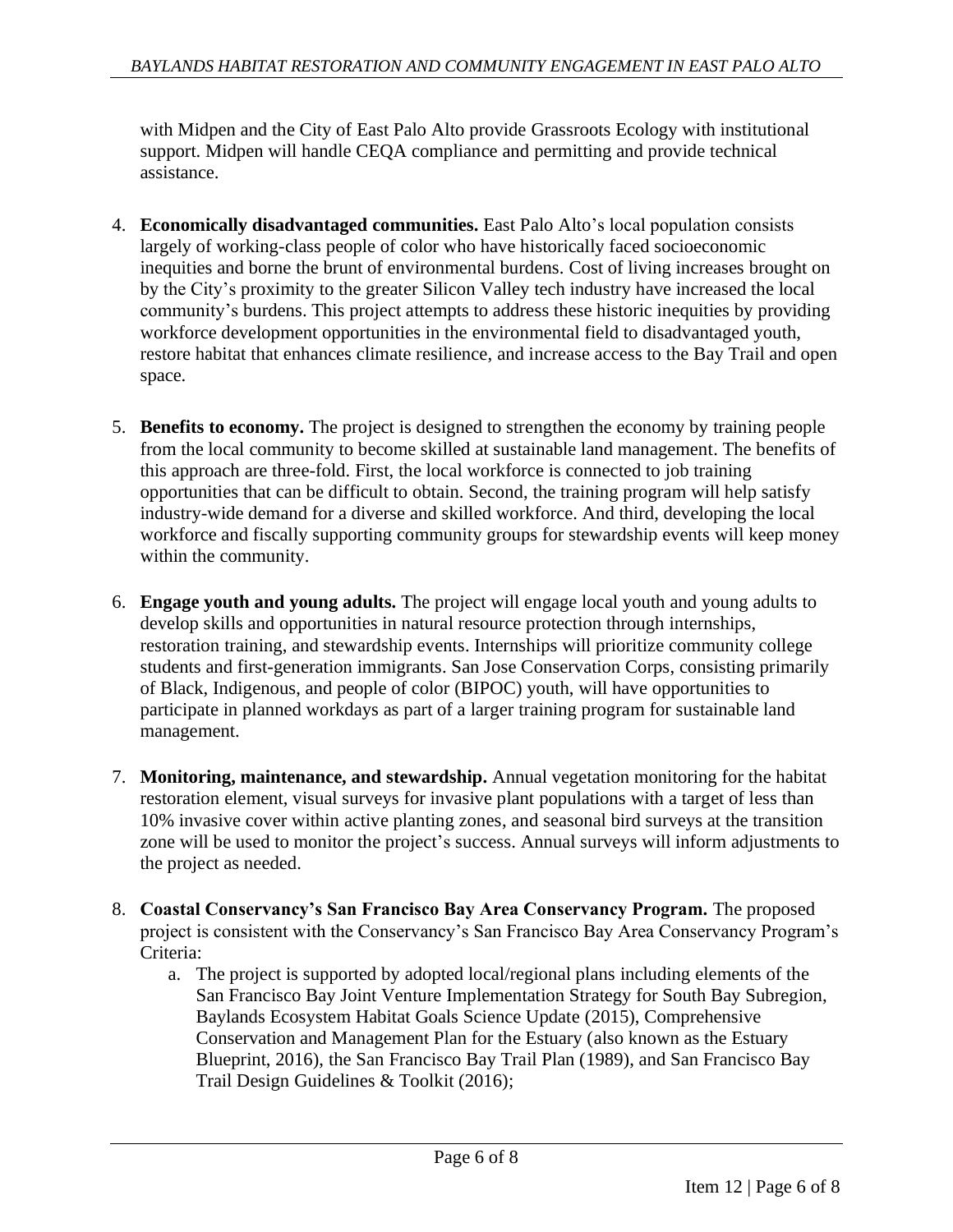- b. The project serves a regional constituency including users of the Bay Trail corridor which now spans 80 miles across Santa Clara, San Mateo, and Alameda Counties;
- c. The project can also be implemented in a timely way, with completion of all tasks estimated for December 2024;
- d. The project presents opportunities to protect public investment in the recently completed Ravenswood Bay Trail Connection Project, by managing fast-establishing invasive weeds and expanding functional transition zone habitat; and
- e. The project includes matching funds from Midpen as well as individual donations and foundation support.
- 9. **San Francisco Bay Conservation and Development Commission's Coastal Management Program.** This project is consistent with several policies of BCDC's Coastal Management Program, San Francisco Bay Plan:
	- a) Fish, Other Aquatic Organisms and Wildlife, Policy 1: To assure the benefits of wildlife for future generations, to the greatest extent feasible, the Bay's tidal marshes, tidal flats, and subtidal habitat should be conserved, restored and increased.
	- b) Fish, Other Aquatic Organisms and Wildlife, Policy 2: Protection of native species including candidate, threatened, and endangered species, specifically by improving marsh transition zone habitat.
	- c) Public Access, Policy 12: Federal, state, regional, and local jurisdictions, special districts, and the Commission should cooperate to provide appropriately sited, designed and managed public access, especially to link the entire series of shoreline parks, regional trail systems (such as the San Francisco Bay Trail) and existing public access areas.
	- d) Environmental Justice and Social Equity, Policy 3: Equitable, culturally-relevant community outreach and engagement will be conducted by project applicants to meaningfully involve potentially impacted communities for appropriate minor projects in underrepresented and/or identified vulnerable and/or disadvantaged communities.
- 10. **San Francisco Bay Joint Venture's Implementation Strategy.** Based on consultation with San Francisco Bay Joint Venture (SFBJV) staff, the project would be consistent with SFBJV's Implementation Strategy, as it would:
	- a) Contribute to the restoration of 16,000 acres of bay habitats and 1,000 acres of seasonal wetlands in the South Bay Subregion on public lands using non-regulatory techniques.
	- b) Contribute to the enhancement of 42,000 acres of bay habitats and 4,000 acres of seasonal wetlands in the South Bay Subregion on public lands using non-regulatory techniques.